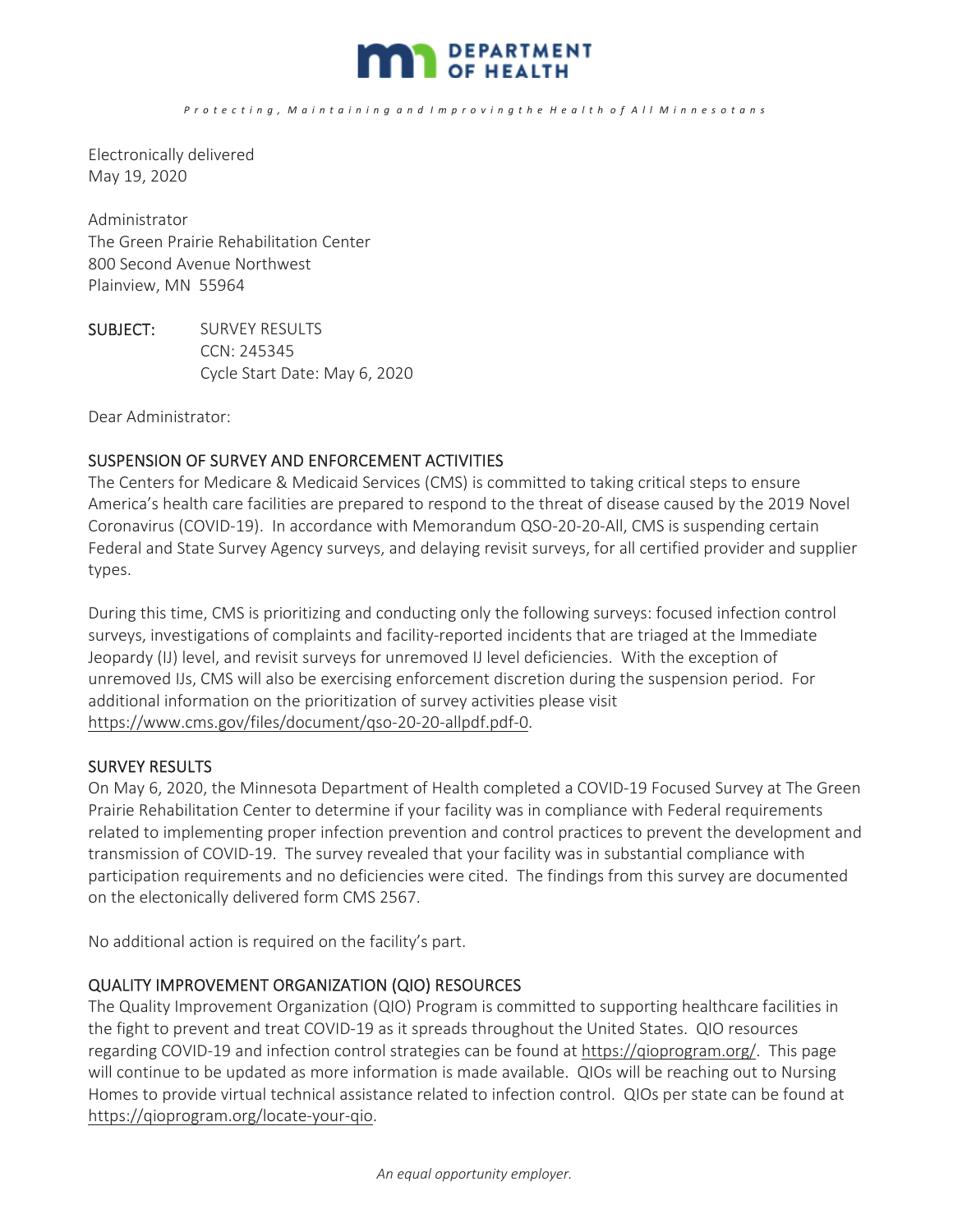The Green Prairie Rehabilitation Center May 19, 2020 Page 2

Feel free to contact me if you have questions.

Sincerely,

Mighing

Melissa Poepping, Health Program Representative Senior Program Assurance | Licensing and Certification Minnesota Department of Health P.O. Box 64970 Saint Paul, Minnesota 55164-0970 Phone: 651-201-4117 Email: melissa.poepping@state.mn.us